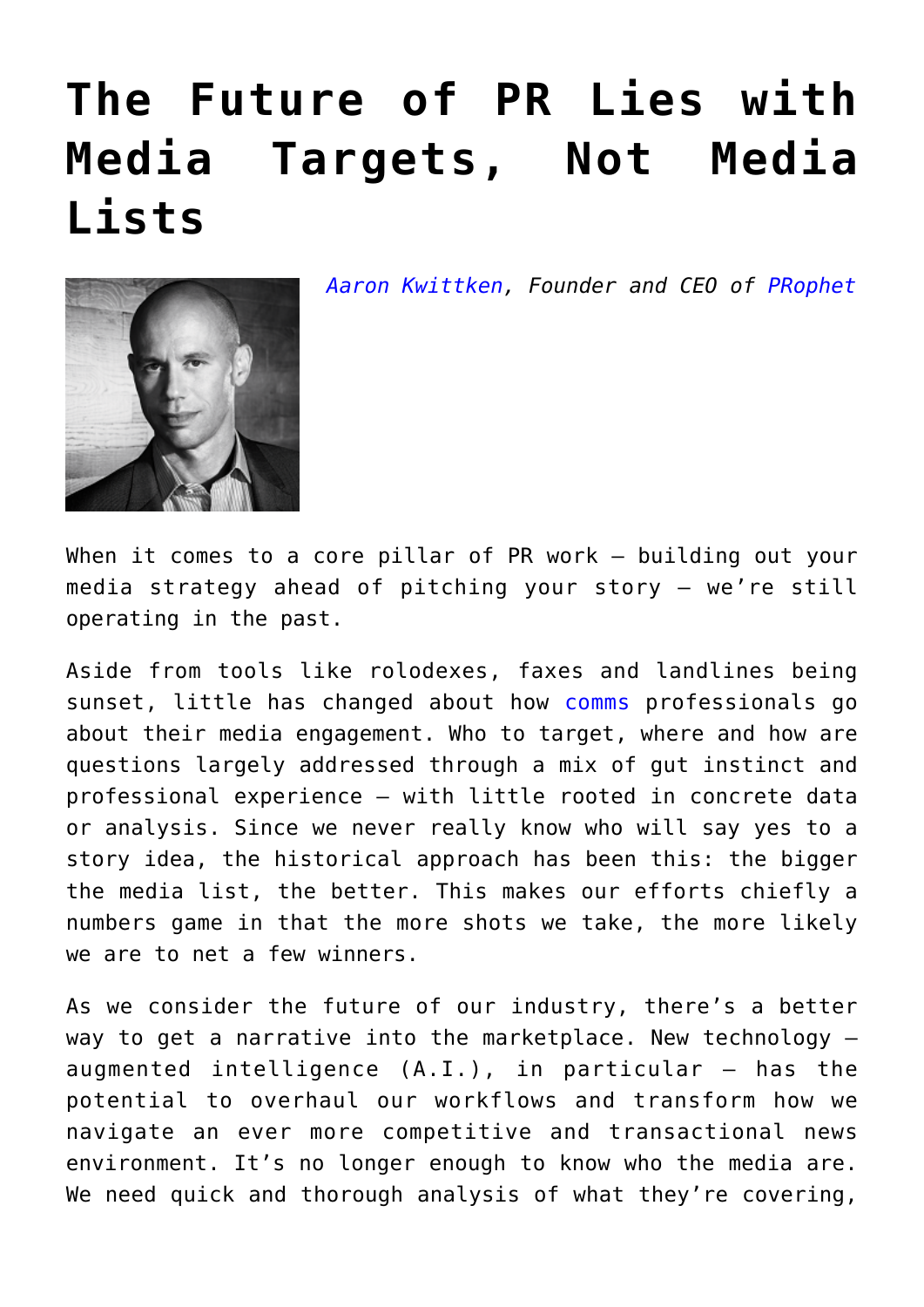how they're covering it, and why, so that we can tailor our outreach (and our clients' expectations) accordingly.

In this next major moment for our industry, adopting A.I. tools with features like natural language processing (NLP) and machine learning (ML) will place PR professionals in a better position to analyze past reporter behavior, and predict future reporting potential, than ever



before. By doing this background work before going to market with a pitch, teams can build outreach strategies around news and emerging issues or threats, while armed with irrefutable data, resulting in a smarter, more refined set of media targets, rather than the traditional meandering list of journalists with loose interest, at best.

As creativity and data join forces, A.I. will only continue to improve our methods for engaging journalists and new media going forward. While our professional know-how and carefully honed instincts will continue to be invaluable, the ability to back up what we're pretty sure of is a true industry difference maker. Openness to new technologies such as A.I. will be key to navigating PR's rapidly evolving role in an integrated world – ensuring we have the know-how to give our clients the soundest counsel and drive real results.

**[PRophet](https://www.prprophet.ai/)** is the first-ever A.I.-driven platform, built by and for PR professionals, to use a proprietary combination of natural language processing and machine learning to predict media interest and story sentiment before you ever send a pitch.

*Portions of this article were informed by a previously*